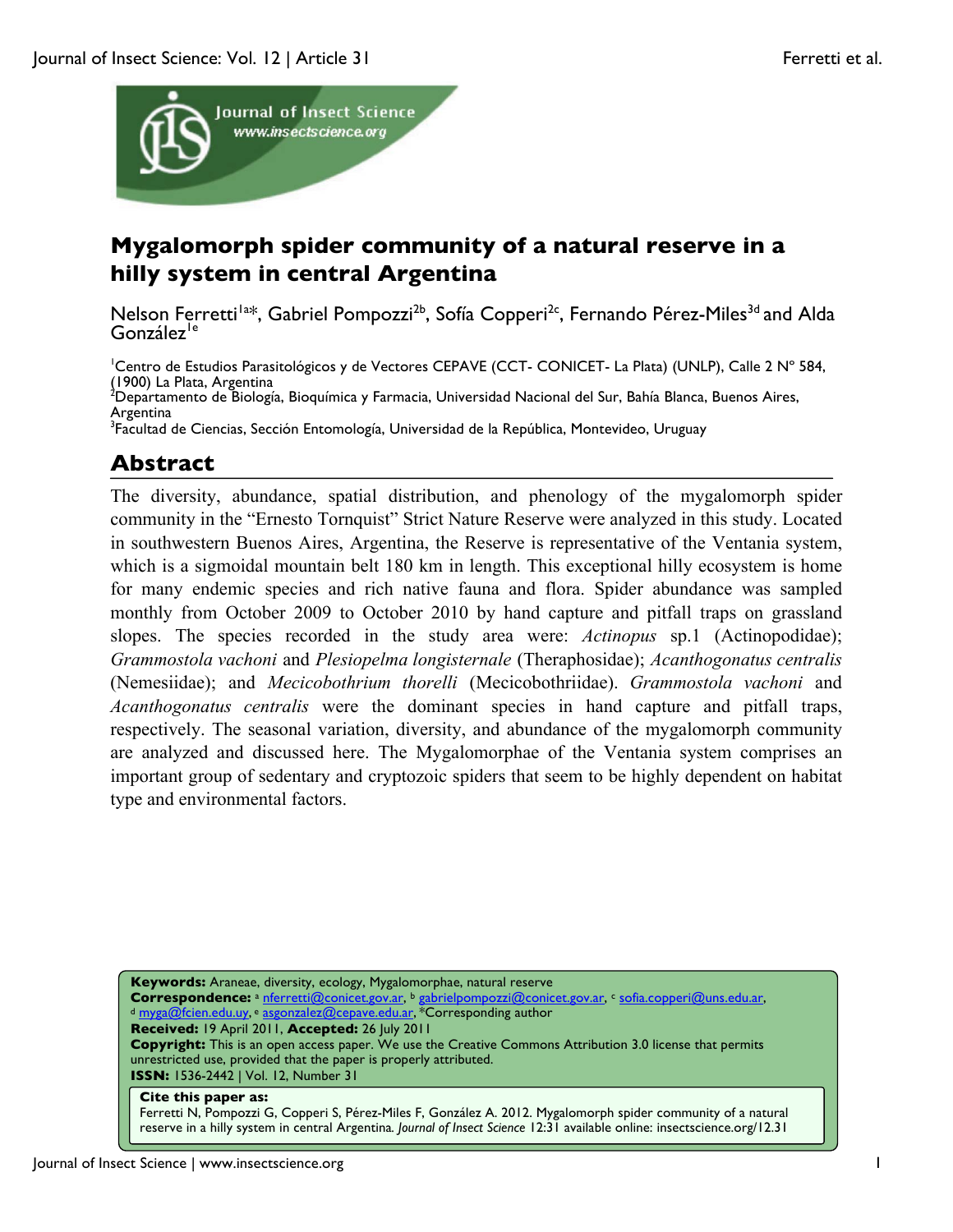## **Introduction**

There have been many spider community studies in the neotropics (Candiani et al. 2005; Dias et al. 2005; Indicatti et al. 2005; Raizer et al. 2005; Sandoval 2005; Pinkus-Rendón et al. 2006; Podgaiski et al. 2007). As a typical megadiverse group, spiders have gained wide acceptance in ecological studies as indicators of environmental quality (Clausen 1986; Maelfait et al. 1990; Churchill 1997). In Argentina, research on ecological aspects of communities of spiders associated with natural (Corronca and Abdala 1994; Ávalos et al. 2005; Grismado 2007; Rubio et al. 2008; Ferretti et al. 2010a) and altered areas (Beltramo et al. 2006; Ávalos et al. 2007; Armendano and González 2010) has been conducted, but knowledge gaps still exist for most of the natural areas. Moreover, there is no data on ecological aspects of the spider community in the Ventania system. Mygalomorph spiders are distributed worldwide and are well represented in the Neotropical region, although their ecology and natural history have mainly been studied in the Neartic (Baerg 1958; Minch 1979; Coyle and O´Shear 1981) and Australian regions (Main 1987; Jackson and Pollard 1990; Kotzman 1990). Studies regarding ecological aspects of mygalomorphs in the Neotropical region were done by Pérez-Miles et al. (1993) and Ferretti et al. (2010a). Many species of Mygalomorphae have long life cycles, living for 15-30 years and requiring 5- 6 years to reach reproductive maturity (Main 1978). Moreover, they are habitat specialists and females are sedentary (Main 1987; Coyle and Icenogle 1994), promoting geographic fragmentation over space and time and small geographic distributions (Bond et al. 2006).

The "Ernesto Tornquist" Strict Nature Reserve is located in the Ventania system and was created in 1937 to preserve this unique upland ecosystem, which contains native fauna and flora including many endemic species. From an ecological point of view, the Natural Reserve in this hilly system is one of the last relicts of more or less well–conserved areas in the Pampas ecoregion where several endemic taxa and habitat types can be found (Zalba and Cozzani 2004). The Ventania system is at the limit of the two phytogeographic provinces of Pampa and Espinal, and is home to more than 400 native plant species (Kristensen and Frangi 1995a), many of which are endemic and face extinction risks (i.e., *Polygala ventanensis* and *Senecio Leucopeplus*) (Villamil et al. 1996; Delucchi 2006). Because it is a protected area, it is imperative to know the biological diversity being preserved. Although there have been many studies on faunal diversity and conservation in the Ventania system, most were conducted on vertebrates (Cozzani et al. 2004, 2007; Di Giácomo 2005; Doiny Cabré and Lejarraga 2007; Cozzani and Zalba 2009) and insects (Konopko et al. 2009).

The Ventania system is a hilly environment located in southwestern Buenos Aires, Argentina. It includes a 180 km long  $\times$  50 km wide mountain belt running northwest to southwest, and is composed of basement and sedimentary cover that can be divided into three groups: the Curamalal, Ventana, and Pillahuincó (Figure 1). Deformational episodes occurred during the Upper Devonian and Permian (Sellés-Martínez 2001; Gregory et al. 2005). Although the specifics of the development of this mountain range remain in controversy, the similarities between the surfaces and weathering products of the Buenos Aires ranges and the corresponding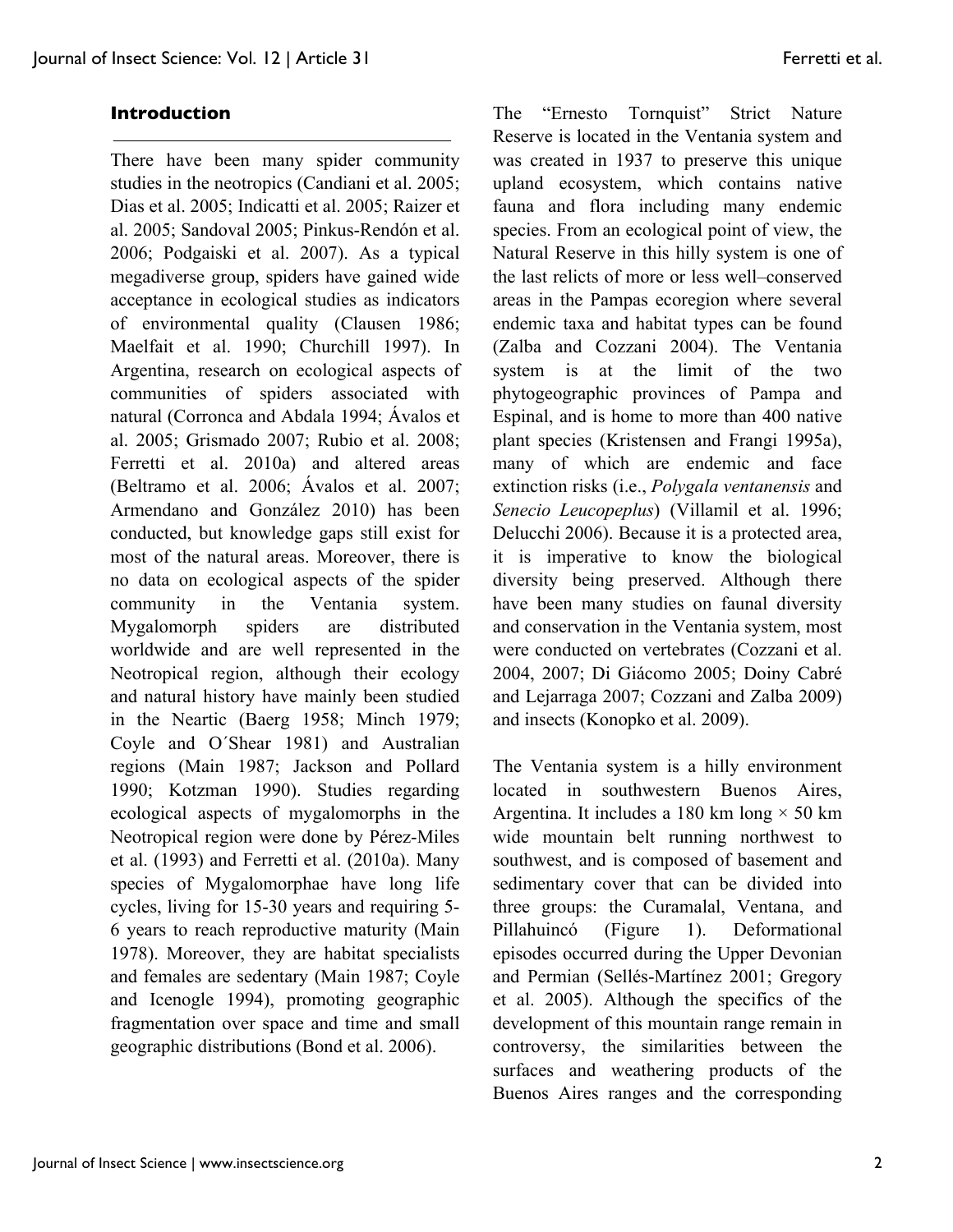features of Cape Province in South Africa suggest a common Gondwanic origin for both landscapes (Keidel 1916; Du Toit 1927). The mountains that form the Ventania range culminate at varying altitudes and correspond to differentially uplifted blocks. Undulating between 800 and 900 m a.s.l. in midrange, it rises by 150 m in the southern part of the Sierra de la Ventana, where it is dominated by a few summits of up to 1240 m a.s.l., and descends to approximately 700 m in the north (Demoulin et al. 2005). The purpose of this paper is to assess the diversity, abundance, spatial distribution, and phenology of a mygalomorph spider community at the "Ernersto Tornquist" Strict Nature Reserve.

### **Materials and Methods**

#### **Study area**

The study area is located in the Ventania system in southwestern Buenos Aires, Argentina, at an elevation of 650 m above sea level. The "Ernesto Tornquist" Strict Nature Reserve (38° 00'-38° 07' S and 61°52'-62° 03' W) is located inside this hilly system (Figure 1), and has an area of approximately 6700 ha. The topography ranges from steep slopes at high elevations of the mountain system to gentler slopes at lower levels (piedmont). The climate is humid and temperate with an average annual rainfall of 850 mm that decreases from NE to SW during fall and spring. Rainfall increases with altitude, from 745 mm at the lowest altitude to 828 mm at peaks (Pérez and Frangi 2000). The mean annual temperature is 14.5 °C and similarly decreases from northeast to south. An altitudinal gradient of temperature is evident inside this hilly system, showing a decrease of 6.9 °C per 1000 m (Kristensen and Frangi 1995b). The natural vegetation consists of more than 400 native species with high endemism. On grassland slopes, species such

*Briza subaristata*, *Stipa ambigua*, *S. caudata*, and *S. neesiana* are common. *Paspalum quadrifarium* covers the humid slopes, and endemic gramineous species such as *Festuca ventanicola*, *F. pampeana*, and *Stipa pampeana* are present above 500 m a.s.l. (Frangi and Bottino 1995). The average monthly temperature and rainfall changes during the study period (Figures 2 and 3) were obtained from a station located at the base of the hill "Cerro Bahía Blanca" at 2 km from the study site. Temperature and precipitation measurements were recorded daily and compiled into monthly totals.

### **Spider sampling and identification**

Samples were taken monthly from October 2009 to October 2010. Two techniques were used: hand capture and pitfall trapping. Traps were arranged in a line of 10 placed each 10 m along a transect of 100 m parallel to the longest axis of a grassland slope with native vegetation (Figure 4). Pitfall traps consisted of cylindrical plastic containers 23 cm in diameter and 15 cm in height buried and covered with a plastic roof supported by three metallic rods 15 cm above the soil. They were filled with 1500 mL of ethylene glycol, which prevented evaporation and acted as a preservative. All traps were examined every 30 days and were refilled.

Spiders were hand collected by searching in potential cryptozoic refuges such as under rocks, logs, and dung. Spiders were collected in successive and adjacent transects involving three strips measuring 250 m long and 3 m wide for each collector each month. These strips were 100 m away from the pitfall line and were displaced 100 m from each other. Hand collecting involved three collectors, and each spending approximately four hours in each plot. The sampling area included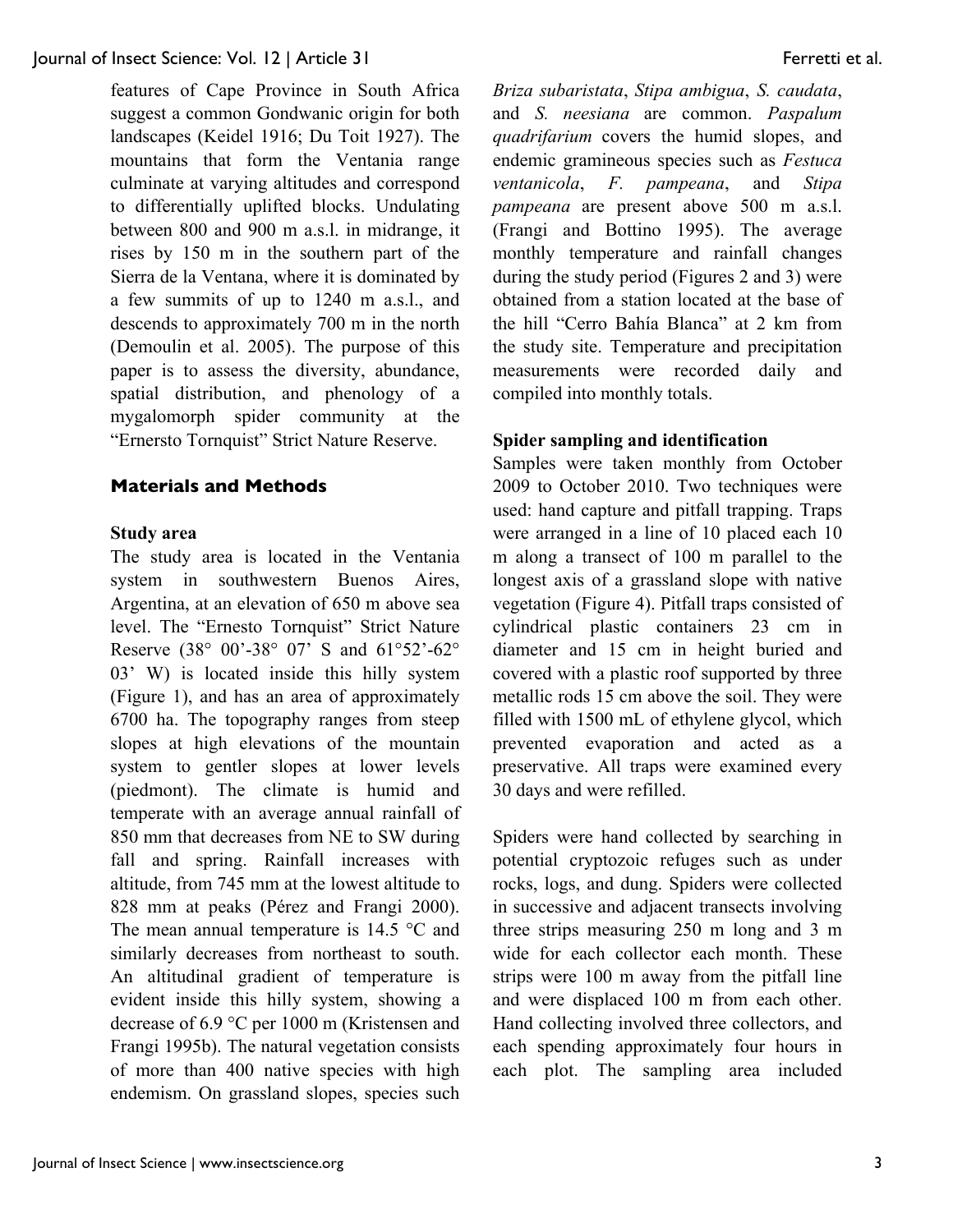approximately 0.5 ha of native grassland slopes.

Spiders were separated from debris, washed, and stored in 70% ethanol. Specimens were identified at the species level following Holmberg (1882), Schiapelli and Gerschman (1960, 1970), Goloboff (1995), Raven (1985), Ferretti et al. (2010b). *Actinopus* sp.1 constituted the only morphospecies that could not be identified at the species level. Voucher specimens will be deposited in the Museo de La Plata, División Entomología in Argentina.

### **Statistical analyses**

Normality and homogeneity of variances were evaluated with Levene and Shapiro-Wilk tests. Analysis of variance (ANOVA) tests were made to compare the abundances of spiders between sampling seasons. Pearson correlation was used to explore possible linear relationships of abundance with temperature and precipitation. All statistical analyses were performed using PAST version 1.89 (Hammer et al. 2001). To determine the effect of sample abundance on sample richness, the rarefaction was made using EstimateS v8.0 (Colwell 2006) based on the number of individuals (Gotelli and Colwell 2001).

### **Results**

## **Taxonomic composition, species richness and demographic structure**

In total, 426 individuals of Mygalomorphae were collected during the sampling period: 349 were collected by hand capture and 77 by pitfall traps (these values do not include juveniles found with mothers). The species recorded in the study area belong to four families: *Actinopus* sp.1 (Actinopodidae); *Grammostola vachoni* Schiapelli and Gerschman 1960 and *Plesiopelma longisternale* (Schiapelli and Gerschman 1942) (Theraphosidae); *Acanthogonatus centralis* Goloboff 1995 (Nemesiidae); and *Mecicobothrium thorelli* Holmberg 1882 (Mecicobothriidae). The absolute and relative frequencies of individuals collected by hand capture and with pitfall traps are shown in Table 1. *Grammostola vachoni* clearly was the dominant species in hand capture, constituting more than 50% of collected individuals. In pitfall traps, the dominant species was *A. centralis*, representing 75.32% of individuals recorded (Table 1).The number of species achieved by the sample techniques was five species and four species with hand capture and pitfall traps, respectively; *M. thorelli* was not found in any traps. Hand capture was more efficient for the theraphosids *G. vachoni* and *P. longisternale*, and was clearly effective for *M. thorelli* (Mecicobothriidae) (Figure 5). Both techniques were effective to capture *A. centralis* (Nemesiidae), and pitfall traps were more efficient for *Actinopus* sp.1 (Actinopodidae) (Figure 5).The rarefaction curve of hand captures and pitfall traps based on individual number (Figure 6) showed that more than 50% of species were recorded after collecting approximately 30 individuals. The total number of species was achieved after

**Table 1.** Absolute and relative frequencies of mygalomorph spiders collected by hand capture and pitfall traps in "Ernesto Tornquist" Natural Reserve.

|                                               | <b>Hand-capture</b> |       |       |     |               | <b>Pitfall trap</b> |              |       |          |               |
|-----------------------------------------------|---------------------|-------|-------|-----|---------------|---------------------|--------------|-------|----------|---------------|
| <b>Species</b>                                | м                   | F     | J     |     | $\frac{9}{6}$ | M                   |              | J     | Т        | $\frac{9}{6}$ |
| A. centralis                                  | 22                  | 53    | 20    | 95  | 27.22         | 43                  | 6            | 9     | 58       | 75.32         |
| G. vachoni                                    | $\bf{0}$            | 9     | 188   | 197 | 56.44         | $\bf{0}$            |              |       |          | 3.89          |
| P. longisternale                              |                     | 10    | 29    | 40  | 11.46         | 3                   | $\mathbf{0}$ | 0     | 3        | 3.89          |
| Actinopus sp.1                                |                     |       |       |     | 0.85          | 12                  |              |       | 13       | 16.88         |
| M. thorelli                                   | $\overline{2}$      | 2     | 10    | 14  | 4.01          | $\bf{0}$            | 0            | 0     | $\bf{0}$ | $\mathbf{0}$  |
| <b>Totals</b>                                 | 26                  | 76    | 247   | 349 |               | 58                  | 6            | 13    | 77       |               |
| Percent $(\% )$                               | 7.44                | 21.77 | 70.77 |     | 100           | 75.32               | 7.79         | 16.88 |          | 100           |
| M, males; F, females; J, juveniles; T, total. |                     |       |       |     |               |                     |              |       |          |               |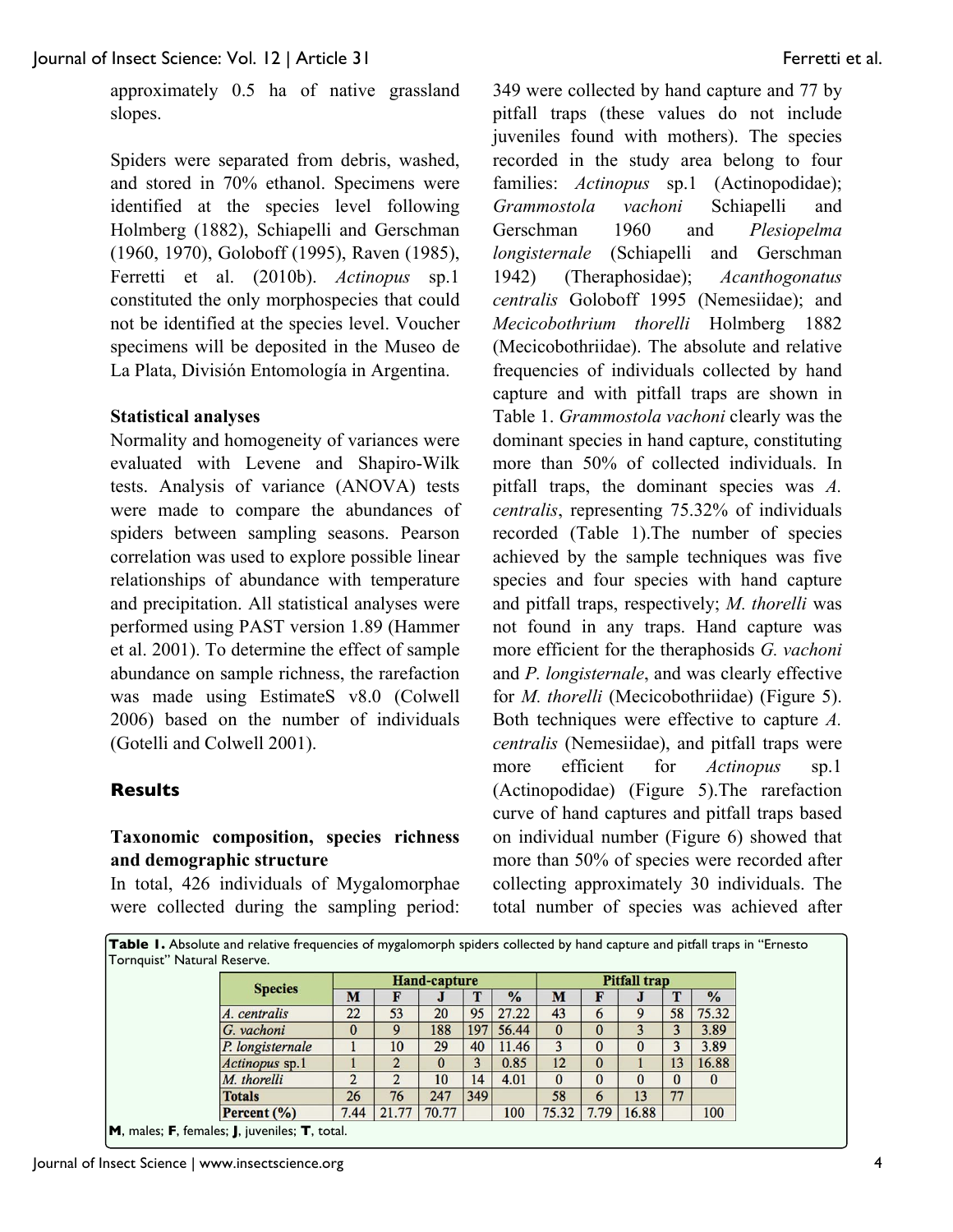collecting approximately 200 individuals.

With hand capture, juveniles clearly prevailed over adults, with a 70.77% of the individuals collected. However, in pitfall traps, adults (83.1%) prevailed over juveniles. Males were most frequent in pitfall traps, representing 75.32% of the total, while females and juveniles were less frequent at 7.79% and 16.88%, respectively.

### **Seasonal variation**

The seasonal analysis of hand captures and pitfall trap samples showed approximately the same abundances of spiders for spring (September, October, and November), fall (March, April, and May), and winter (June, July, and August), and a lower abundance during summer in the Southern Hemisphere (December, January, and February) (Figure 7). However, no significant differences of abundances were found between seasons (ANOVA,  $F = 3.44$ ,  $p > 0.05$ ). The efficiency of sampling techniques was similar in spring, fall, and winter, but in the summer the abundance of individuals recorded in pitfall traps was higher (Figure 8), although summer was the less abundant season.

The highest values of abundances of Mygalomorphae corresponded with lower values of temperatures in the study area during the sampling period, and conversely, the lower values of abundances were recorded in summer (December-February), corresponding with the highest values of temperature in the area (Figure 9) ( $r = -0.810$ , *p* < 0.01). Regarding the values of precipitation during the sampling period in the area, no correlation was found with abundance of mygalomorph spiders  $(r = -0.325, p =$ 0.302) (Figure 10). However, in the summer and fall, an increase in precipitation above

100 mm clearly diminished the abundance of Mygalomorphae in the study area.

## **Phenology**

Males of *A. centralis* were recorded from April to November, corresponding to the end of fall, winter, and spring in the Southern Hemisphere (Figures 11 and 12). Although males of *A. centralis* seemed to be present during the entire sampling period, two activity periods were recorded in pitfall traps: one in April, May, and June (fall and beginning of winter), and the other in August, September, and October (end of winter and into spring). Males were recorded during months of medium and low temperatures (Figure 2) and low and high values of precipitation (Figure 3). Females and juveniles were abundant during the entire sampling period (Figures 11 and 12) excluding March. Juveniles showed higher abundance than males and females in pitfall traps during summer (January and February) (Figure 12). No males of *G. vachoni* were found by either hand capture or pitfall trap. Females were observed in summer (January and February) and also in May, July, and September (Figure 13). No females were captured in pitfall traps. One female of *G. vachoni* was found holding an egg sac during January. Juveniles were observed during the entire sampling period with a clearly active period in summer and the beginning of fall (Figures 13 and 14).The highest activity for males of *P. longisternale* was observed from April to June (fall and beginning of winter) (Figures 15 and 16), corresponding with the lower values of temperature (Figure 2) and precipitation (Figure 3) in the study area. Females were more abundant than males but were recorded in almost the entire sampling period. Two females of *P. longisternale* were found with egg sacs during January. Juveniles were more abundant than males and females, with the highest activity in November (end of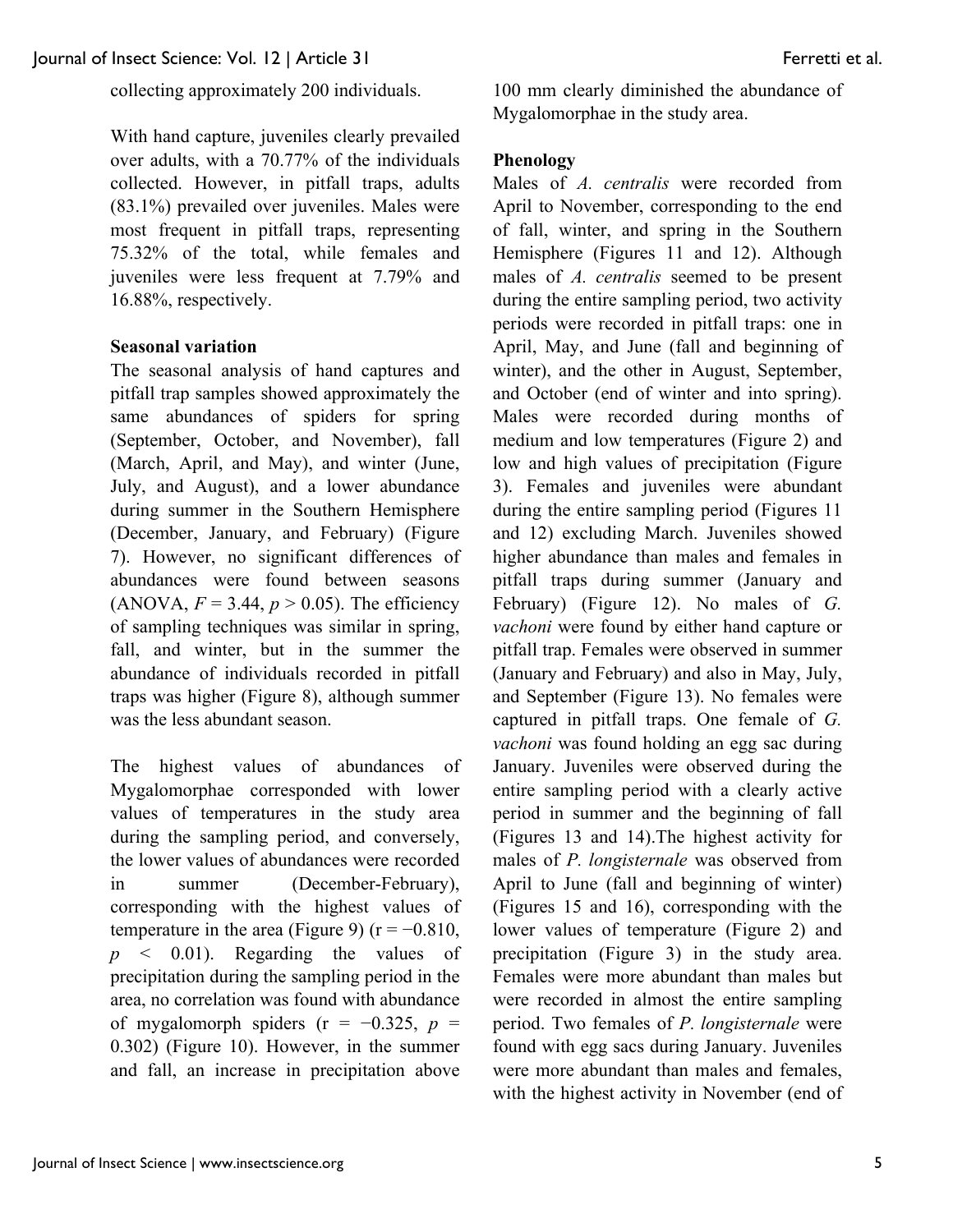spring) (Figure 15). Males of *Actinopus* sp.1 were clearly present during April and May (fall) (Figures 17 and 18). This activity corresponded to medium temperatures (Figure 2) and low precipitation (Figure 3) in the study area. Also, this species was captured in February, March, and April (Figure 17), but at a lower abundance. In this period, the values of both temperature (Figure 2) and precipitation were higher in the area during this sampling period (Figure 3). Females were less abundant and were observed in fall (Figure 17). In March, one female was found in a burrow with 12 juveniles that had recently emerged from the egg sac.

*Mecicobothrium thorelli* was collected from June to September (winter and beginning of spring) (Figure 19). Males showed one clear activity period in June corresponding with low temperature (Figure 2) and precipitation in the study area. Females were recorded in June and July. Juveniles were recorded from June to September (Figure 19) (September showed higher value of precipitation) (Figure 3).

# **Discussion**

The species richness recorded in the study area was similar to that found in other areas from Argentina (Ávalos et al. 2005; Ferretti et al. 2010a), and also from other Neotropical areas such as Amazonia (Höfer 1990), Bolivia (Sandoval 2005), and Uruguay (Pérez-Miles et al. 1993), ranging from four to six mygalomorph species. The number of species recorded in the study area was underestimated due to the absence of the species *Calathotarsus simoni* (Migidae), cited on Sierra de la Ventana and Tandil. This species is a trap–door spider, with scarce records in Museum collections. The only contributions about *C. simoni* (Schiapelli and Gerschman 1973, 1975) explained that specimens were found on a hilly slope where they construct their trap–doors covered with moss and ferns, making them extremely difficult to be located by collectors. It is possible that *C. simoni* may be absent in the study area; however, one male and many females were previously collected approximately 3 km from this area (Schiapelli and Gerschman 1975).

Obtaining 50% of the species with a low number of samplings, and the achievement of the total number of species by adding a few sampling dates in both techniques, indicates a relatively good sampling for the studied area despite the absence of *C. simoni*. The high abundances of *G. vachoni* and *P. longisternale* found via hand collection are explained by the greater efficacy of this method for finding species that live under stones, fallen trees, and dung; these species do not fall into pitfall traps, requiring more active searching (Pérez-Miles et al. 1993; Ferretti et al. 2010a). The juveniles of these theraphosid species prevailed over the adults in hand capture. This proportion probably reflects the extended juvenile stage, or the longevity of females and the short lifespan of adult males (Pérez-Miles et al. 1993; Costa and Pérez-Miles 2002; Ferretti et al. 2010a), as well as their cryptic habitat during this stage and small expansion range around burrows (Pérez-Miles et al. 1993; Shillington and McEwen 2006). The low abundances of theraphosid species in pitfall traps also could be explained by the presence of adherent organs on tarsi (claw tufts and scopulate) and their "cautious" locomotion (Pérez-Miles et al. 1993).

In the nemesiid *A. centralis*, the similar captures by hand and traps is probably explained by high individual motility. A high motility of the nemesiid species, *Stenoterommata platensis*, was observed on Martín García Island (Argentina) (Ferretti et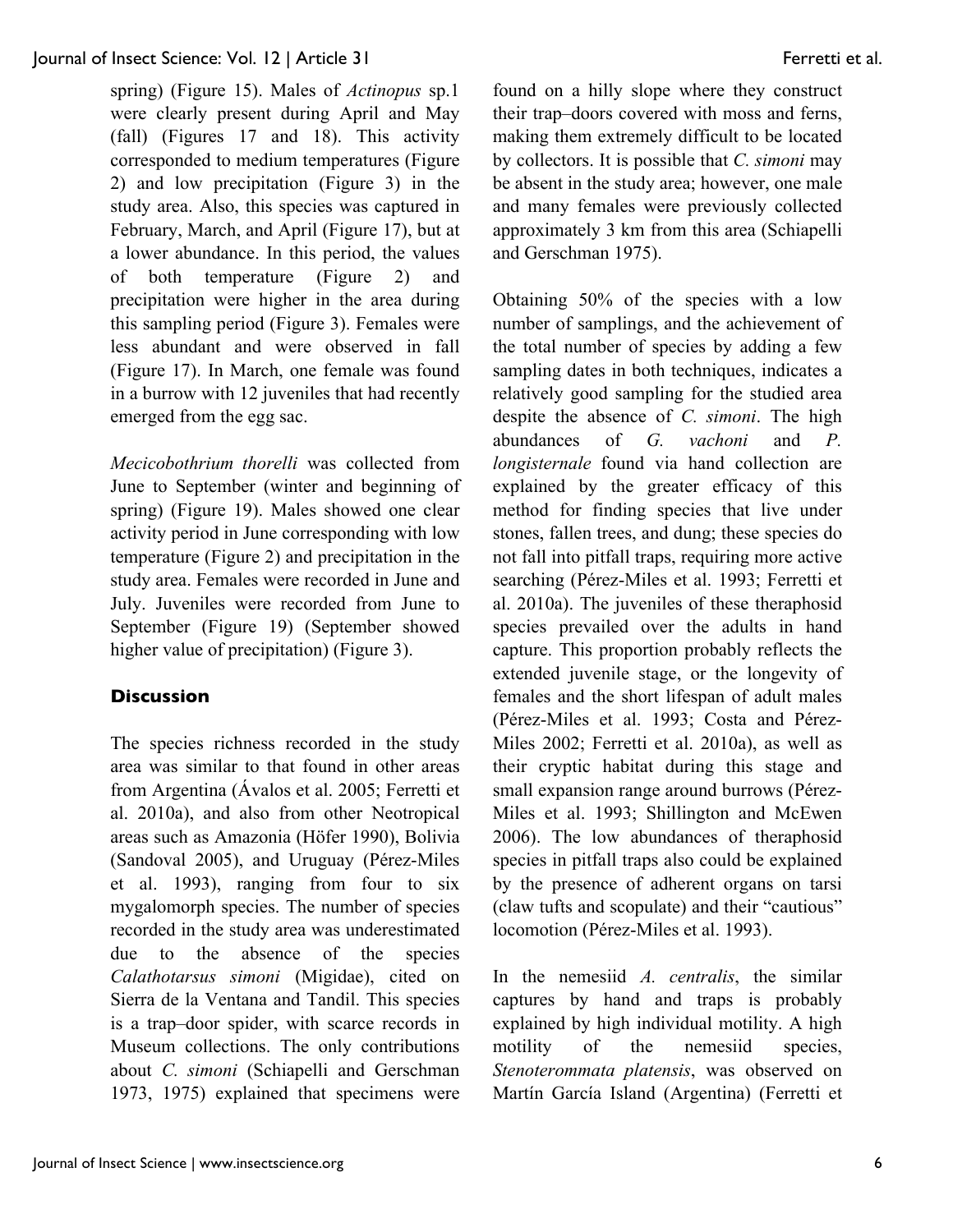al. 2010a). The trap–door spider *Actinopus* sp.1 also showed high captures in pitfall traps, but involved only wandering males. This is typical for trap–door species that are difficult to collect by hand capture (Pérez-Miles et al. 1993; Indicatti et al. 2005; Ferretti et al. 2010a). *Mecicobothrium thorelli*, also a cryptic species, was collected only by hand capture and appears to be a species with low motility. Males and juveniles of *M. thorelli* were recorded in pitfall traps next to a stream in a typical hill of Uruguay (Pérez-Miles et al. 1993). This species occupies habitats with high values of humidity (Costa and Pérez-Miles 1998). Moreover, in Uruguay, *M. thorelli* was found under stones, roots, and trunks in hilly areas of a streamside forest, as these spiders are highly sensitive to humidity variations (Costa and Pérez-Miles 1998). Pitfall traps in our study were not placed next to a stream, thus explaining the possible absence of this species by this method. However, *M. thorelli* was found occupying large stones on a grassland slope, but not in proximity to streams, appearing to be more tolerant to drier habitats in this study area.

Although no significant differences were found in mygalomorph abundances between seasons, summer was the period with lower abundance. This could be due to high values of temperature and precipitation (above 100 mm) in the study area creating unstable conditions, alternating between dry and humid periods. Moreover, the high proportion of individuals captured in pitfall traps occurred in the summer (more than 30%), which could be due to greater transit of individuals in relation with more prey availability in the area (Uetz 1976; Riechert and Luczark 1982).

## **Phenology**

The presence of walking males of mygalomorph spiders comprises an indicator of the mating period (Pérez-Miles et al. 1993; Ferretti et al. 2010a). The highest activity periods for males of *A. centralis* were recorded from the end of fall, winter, and spring, having two clear activity peaks. Other nemesiids, such *Stenoterommata* spp. in Uruguay and Brazil, also showed sexual activity peaks in the fall and spring (Pérez-Miles et al. 1993; Indicatti et al. 2008). However, *S. platensis* on Martín García Island (Argentina) has their reproductive period in summer and fall (Ferretti et al. 2010a). Females were abundant in summer in pitfall traps, and via hand capture were abundant in fall, winter, and spring. The activity peak of females in the summer was also observed for *S. platensis* on Martín García Island (Ferretti et al. 2010a). The presence of small juveniles in pitfall traps during summer (December and January) could indicate the emergence of juveniles and dispersion stages at this period (Pérez-Miles et al. 1993; Reichling 2000; Shillington and McEwen 2006).

Unfortunately, no males of *G. vachoni* were recorded on the study area. Females showed an even seasonal distribution with hand capture and were absent in pitfall traps. Juveniles were abundant in January (summer) and March (fall), indicating the emerging and dispersion stage as was found for other theraphosid species (Pérez-Miles et al. 1993; Ferretti et al. 2010a). Moreover, the presence of a female holding an egg sac in a warmer month (January) supported this hypothesis.

The other theraphosid species recorded in the study area, *P. longisternale*, showed one clear activity peak, with males being abundant in the fall and beginning of winter. This activity period could be the same for *P. longisternale*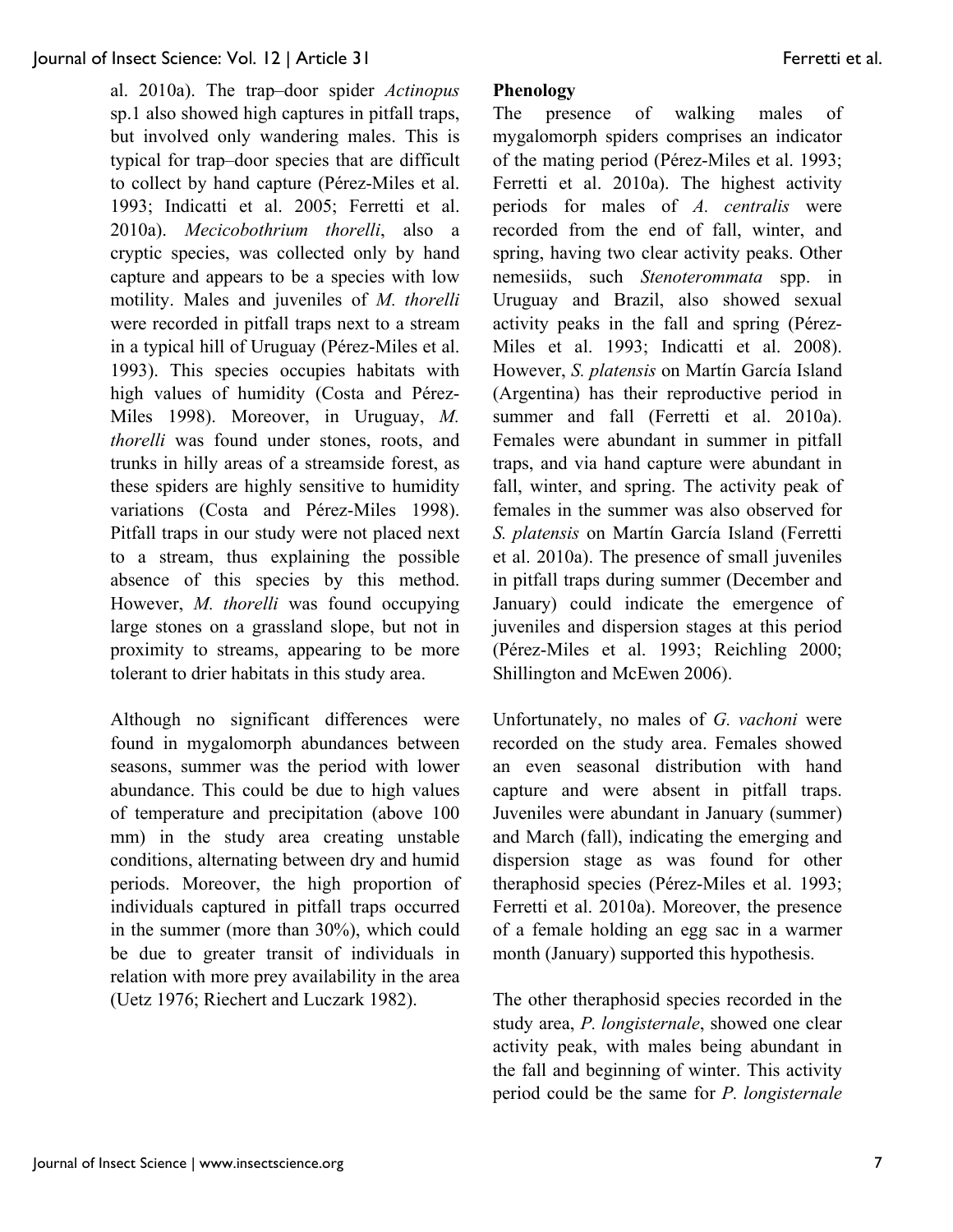in Uruguay, where one male was recorded in May by hand capture (Pérez-Miles et al. 1993). These authors did not record males of *P. longisternale* in pitfall traps, perhaps because the traps they used were smaller than in our study (Pérez-Miles et al. 1993). Males of *P. longisternale* were recorded in pitfall traps using wider traps. The winter activity peak could be a mechanism to avoid potential predators that show low frequencies and activity during this period (Pérez-Miles et al. 1993; Ferretti et al. 2010a). Females and juveniles showed an even seasonal distribution and were absent in pitfall traps. The presence of females holding egg sacs during January suggested the same emergence and dispersion stage period as the other theraphosid recorded, *G. vachoni*; thus, a strong interspecific competition for resources such as burrows and prey are expected between juveniles of these species.

Males of *Actinopus* sp. showed two activity periods, with a period of higher abundance in the fall and lesser one in the summer. Sexual activity in the fall could be the same as that registered for other *Actinopus* spp. in Uruguay and on Martín García Island (Argentina) (Pérez-Miles et al. 1993; Ferretti et al. 2010a). However, in our study area, two males were captured in summer (February). This may support the hypothesis of two different species, but a taxonomical review of the genus *Actinopus* in Argentina is needed. A female found with spiderlings in March and also other found with her offspring by Ferretti et al. (2010a) in spring (October) additionally supports the existence of two species of *Actinopus* in Buenos Aires province.

*Mecicobothrium thorelli* was the species with the more restricted activity period during the sampling, being abundant in winter but also found in early spring. Males were found exclusively in June (winter), one of the cooler months in the study area. Adult males were found from May to September, with a peak of activity in July (Pérez-Miles et al. 1993). These authors interpreted the winter activity as a means to avoid predation, and this could be operating in the same way for this species in the study area. Females were also abundant in June and July (winter), and juveniles showed an activity peak in September (beginning of spring), maybe the emergence period of spiderlings. Females of *M. thorelli* made egg sacs in August and September, and juveniles emerge after a month of the egg sac construction (Costa and Pérez-Miles 1998).

Overall, the Mygalomorphae of the Ventania system comprises an important group of sedentary and cryptozoic spiders that seem to be highly dependent on habitat type and environmental factors. The diversity and abundance of these spiders in the study area is higher in relation to other areas (Pérez-Miles et al. 1993; Ávalos et al. 2005; Ferretti et al. 2010a), and the microclimatic conditions (Kristensen and Frangi 1995a, 1995b) and vegetation (Lizzi et al. 2007) of the hilly system of Ventania could provide a suitable habitat for these cryptozoic species. The present study constitutes the first on the Mygalomorphae spider community in the Strict Nature Reserve "Ernesto Tornquist" in Buenos Aires, Argentina. Moreover, the knowledge of spider fauna on this Natural Reserve could help in the preservation of natural grassland habitats. This area is important, because to ensure the conservation of regional diversity, further studies on natural grassland habitats such as this one will prove necessary to inform management and conservation decisions.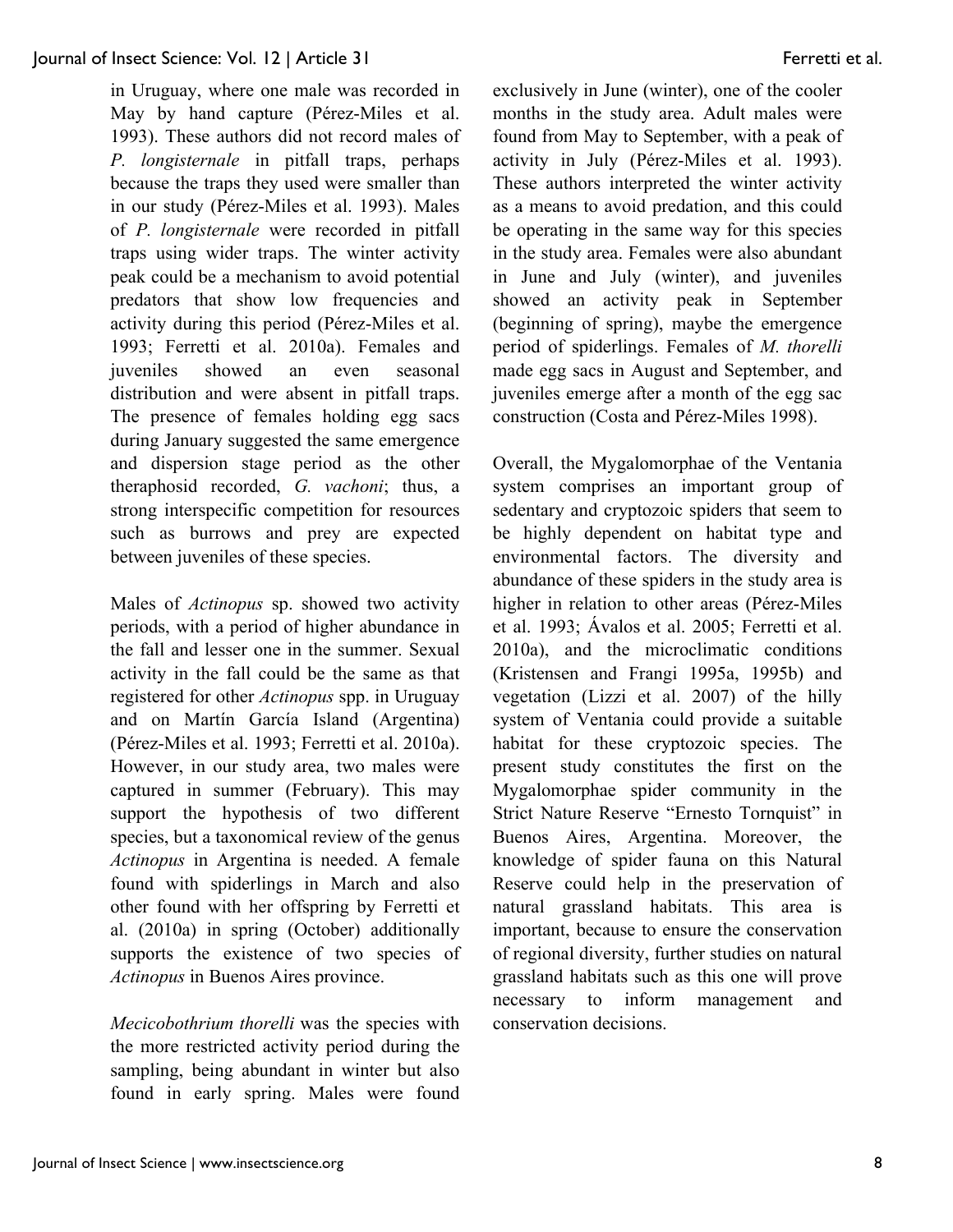## **Acknowledgements**

The authors would like to thank the Direction of Protected Natural Areas (La Plata) and OPDS (Organismo Provincial para el Desarrollo Sostenible) for the authorization to work in the Parque Provincial "Ernesto Tornquist" (Ventania). Thanks to the Park Rangers Maximiliano D´Onofrio, Facundo Cassalle-Pintos, and Anibal Areco for assistance in field work. The authors wish to thank Mercedes Gutierrez and Natalia Stefanazzi for their help with pitfall traps. N.F. was supported by a CONICET fellowship.

## **References**

Armendano A, González A. 2010. Comunidad de arañas (Arachnida, Araneae) del cultivo de alfalfa (*Medicago sativa*) en Buenos Aires, Argentina. *Revista de Biología Tropical* 58(2): 757-767.

Ávalos G, Rubio GD, Bar ME, Damborsky MP, Oscherov EB. 2005. Composición y distribución de la araneofauna del Iberá. Resúmenes de las Comunicaciones Científicas y Tecnológicas, Univ. Nacional del Nordeste. Available online,

http://www.unne.edu.ar/Web/cyt/com2005/6- Biologia/B-056.pdf

Ávalos G, Rubio GD, Bar ME, González A. 2007. Arañas (Arachnida: Araneae) asociadas a dos bosques degradados del Chaco húmedo en Corrientes, Argentina. *Revista de Biología Tropical* 55: 899-909.

Baerg WJ. 1958. *The Tarantula*. University of Kansas Press.

Beltramo J, Bertolaccini I, González A. 2006. Spiders of soybean crops in Santa Fé

province, Argentina: Influence of surrounding spontaneous vegetation on lot colonization. *Brazilian Journal of Biology* 66(3): 891-898.

Bond JE, Beamer DA, Lamb T, Hedin M. 2006. Combining genetic and geospatial analyses to infer population extinction in mygalomorph spiders endemic to the Los Angeles region. *Animal Conservation* 9: 145- 157.

Candiani DF, Indicatti RP, Brescovit AD. 2005. Composição e diversidae da araneofauna (Araneae) de Serapilheira em tres florestas urbanas na cidade de São Paulo, São Paulo, Brasil. *Biota Neotropica* 5(1): 1-13.

Churchill TB. 1997. Effects of sampling method on composition of a Tasmanian coastal heathland spider assemblages. *Memoirs of the Queensland Museum* 33: 475- 481.

Clausen IH. 1986. The use of spiders (Araneae) as ecological indicators. *Bulletin of the British Arachnological Society* 7: 83-86.

Colwell RK. 2006. EstimateS: Statistical estimation of species richness and shared species from samples. Version 8. Available online, purl.oclc.org/estimates

Corronca JA, Abdala CS. 1994. La fauna araneológica de la Reserva Ecológica "El Bagual", Formosa, Argentina. *Aracnología* 9: 1-6.

Costa FG, Pérez-Miles F. 1998. Behavior, life cycle, and webs of *Mecicobothrium* thorelli. *Journal of Arachnology* 26: 317-329.

Costa FG, Pérez-Miles F. 2002. Reproductive biology of Uruguayan theraphosids (Araneae,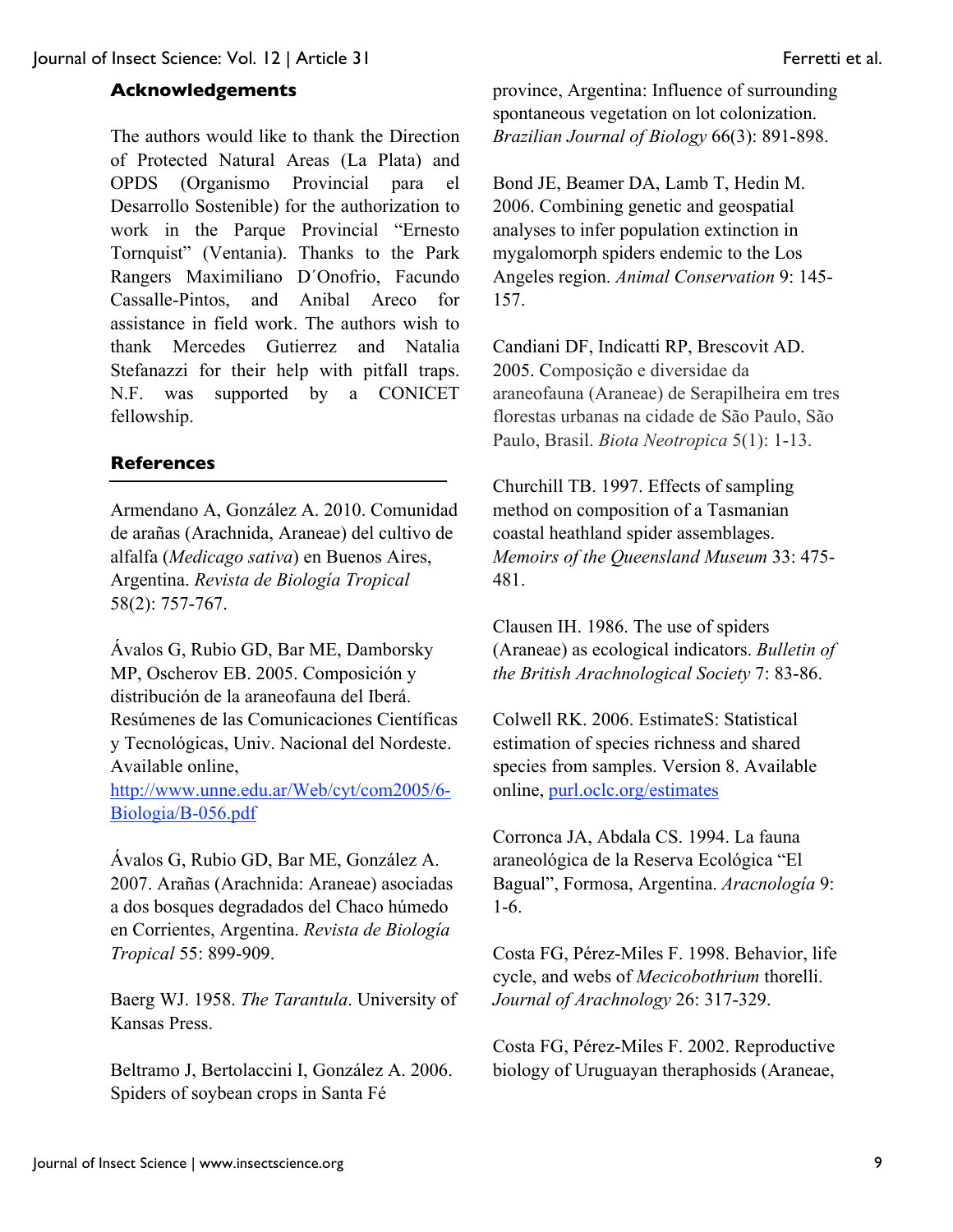Theraphosidae). *Journal of Arachnology* 30: 571-587.

Coyle FA, O'Shear WA. 1981. Observations on the natural history of *Sphodros abboti* and *Sphodros rufipes* (Araneae, Atypidae), with evidence for a contact sex pheromone. *Journal of Arachnology* 9: 317-326.

Coyle FA, Icenogle WR. 1994. Natural history of the California trapdoor spider genus *Aliatypus* (Araneae, Antrodiaetidae). *Journal of Arachnology* 22: 225-255.

Cozzani N, Zalba S. 2009. Estructura de la vegetación y selección de hábitats reproductivos en aves del pastizal pampeano. *Ecología Austral* 19: 35-44.

Cozzani N, Sánchez R, Zalba SM. 2004. Nidificación de la loica pampeana (*Sturnella defilippii*) en la provincia de Buenos Aires. *Hornero* 19: 47-52.

Cozzani N, Zalba SM, Mattos E, Sarria R. 2007. Nidificación del Jilguero Austral (*Sicalis lebruni*) en Sierra de la Ventana, provincia de Buenos Aires. *Nuestras Aves* 53: 21-23.

Delucchi G. 2006. Las especies vegetales amenazadas de la provincia de Buenos Aires: Una actualización. *APRONA* 39: 19-31.

Demoulin A, Zarate M, Rabassa J. 2005. Long–term landscape development: a perspective from the southern Buenos Aires ranges of east central Argentina. *Journal of South American Earth Science* 19: 193-204.

Dias MF, Brescovit AD, Menezes M. 2005. Aranhas de solo (Arachnida: Araneae) em diferentes fragmentos florestais no sul da Bahia, Brasil. *Biota Neotropica* 5(1): 141-150. Di Giacomo AS. 2005. Áreas Importantes para la Conservación de las Aves en Argentina. Sitios prioritarios para la conservación de la biodiversidad. Temas de naturaleza y conservación. *Aves argentinas* 5: 1-514.

Doiny Cabré PC, Lejarraga L. 2007. *Aves de Sierra de la Ventana*. Published by the author. Bahía Blanca, Buenos Aires, Argentina.

Du Toit AL. 1927. *A Geological Comparison of South America with South Africa*. Carnegie Institution.

Ferretti N, Pérez-Miles F, González A. 2010a. Mygalomorph spiders of the Natural and Historical Reserve of Martín García Island, Río de la Plata River, Argentina. *Zoological Studies* 49(4): 481-491.

Ferretti N, Pompozzi G, Copperi S, González A, Pérez-Miles F. 2010b. Arañas Mygalomorphae de la provincia de Buenos Aires, Argentina: clave para la determinación de especies. *Bioscriba* 3(1): 15-34.

Frangi JL, Bottino OJ. 1995. Comunidades vegetales de la Sierra de la Ventana, Provincia de Buenos Aires. *Revista de la Facultad de Agronomía* (*La Plata*) 71: 93-133.

Goloboff PA. 1995. A revision of the South American spiders of the family Nemesiidae (Araneae, Mygalomorphae). Part I: Species from Peru, Chile, Argentina and Uruguay. *Bulletin of the American Museum of Natural History* 224: 1-189.

Gotelli NJ, Colwell RK. 2001. Quantifying biodiversity: procedures and pitfalls in the measurement and comparison of species richness. *Ecology Letters* 4: 379-391.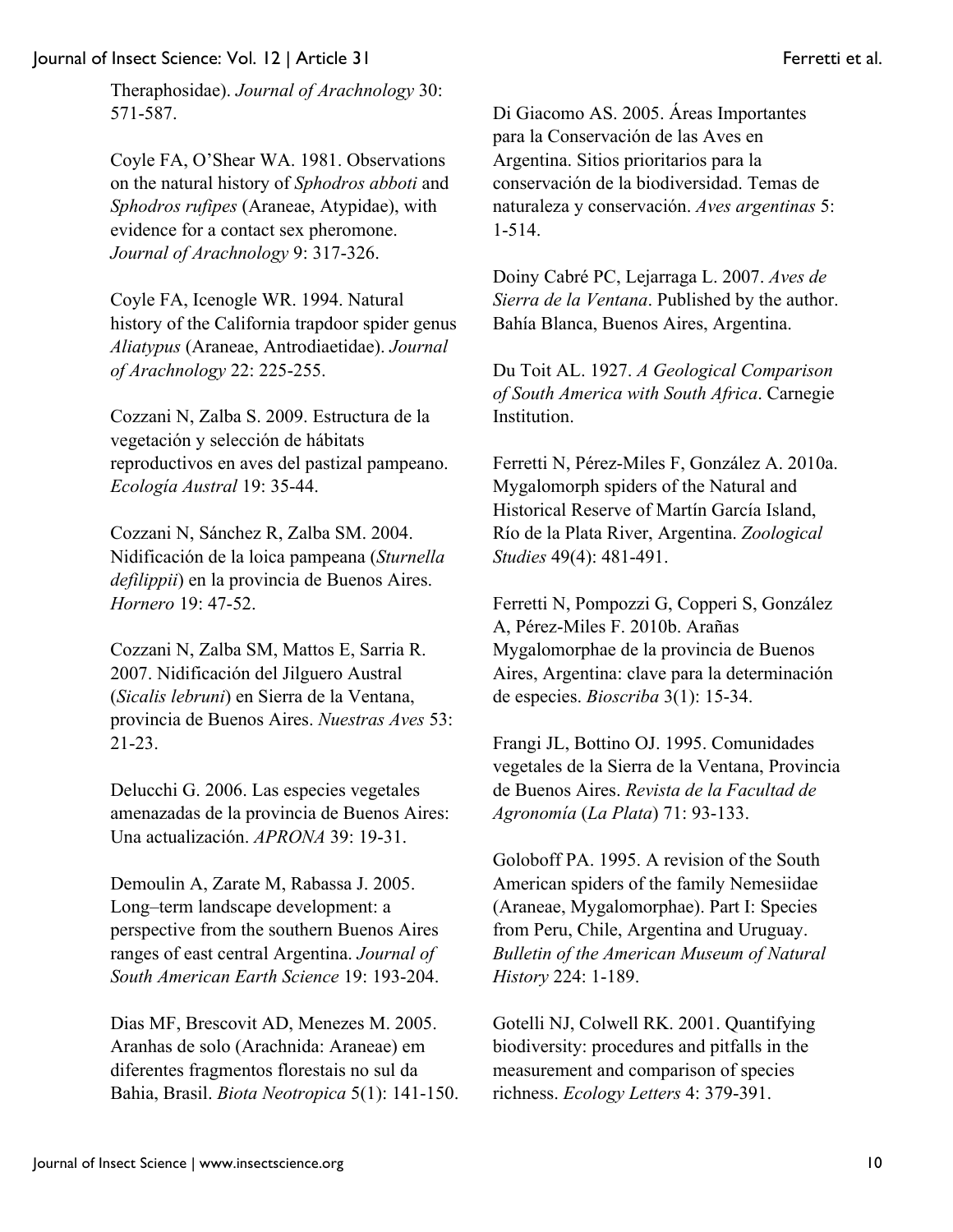Gregory DA, López VL, Grecco LE. 2005. A Late Proterozoic–Early Paleozoic magmatic cycle in Sierra de la Ventana, Argentina. *Journal of South American Earth Science* 19: 155-171.

Grismado C. 2007. Comunidades de arañas de la Reserva Natural Otamendi, Provincia de Buenos Aires. Riqueza específica y Diversidad. Departamento de Ciencias Biológicas, Universidad CAECE.

Hammer O, Harper DAT, Ryan PD. 2001. PAST: Paleontological Statistics software package for education and data analysis. *Paleontología Electrónica* 4(1): 9.

Höfer H. 1990. The spider community (Araneae) of a Central Amazonian blackwater inundation forest (Igapó). *Acta Zoologica Fennica* 190: 173-179.

Holmberg E. 1882. Observations a propos de sous-ordre des araingnées territelaires (Territelaire). *Boletín Académico Argentino* 4: 153-174.

Indicatti RP, Candiani DF, Brescovit AD, Japyassú HF. 2005. Diversidade de aranhas (Arachnida, Araneae) de solo na bacia do reservatório do Guarapiranga, São Paulo, São Paulo, Brasil. *Biota Neotropica* 5: 1-12.

Indicatti RP, Lucas SM, Ott R, Brescovit AD. 2008. Litter dwelling mygalomorph spiders (Araneae: Microstigmatidae, Nemesiidae) from Araucaria Forests in southern Brazil, with the description of five new species. *Revista Brasileira de Zoologia* 25: 529-546.

Jackson RR, Pollard SD. 1990. Intraspecific interactions and the function of courtship in mygalomorph spiders: a study of *Porrothele* *antipodiana* (Araneae, Hexathelidae) and a literature review. *New Zealand Journal of Zoology* 17: 499-526.

Kotzman M. 1990. Annual activity patterns of the Australian tarantula *Selenoscomia stirlingi*  (Araneae, Theraphosidae) in an arid area. *Journal of Arachnology* 18: 123-130.

Keidel J. 1916. La geología de las sierras de la Provincia de Buenos Aires y sus relaciones con las montañas de Sud-África y los Andes. *Anales del Ministerio de Agricultura de la Nación. Geología, Mineralogía y Minería* 9(3): 1-78.

Konopko SA, Mazzuconni SA, López Ruf ML, Bachman AO. 2009. Los heterópteros acuáticos y semiacuáticos del Parque Provincial Ernesto Tornquist (Provincia de Buenos Aires, República Argentina). *Revista de la Sociedad Entomológica Argentina* 68(3- 4): 271-282.

Kristensen MJ, Frangi JL. 1995a. La Sierra de La Ventana: una isla de biodiversidad. *Ciencia Hoy* 5: 25-34.

Kristensen MJ, Frangi JL. 1995b. Mesoclimas de pastizales de la Sierra de la Ventana. *Ecología Austral* 5: 55-64.

Lizzi JM, Garbulsky MF, Golluscio RA, Deregibus AV. 2007. Mapeo indirecto de la vegetación de Sierra de la Ventana, provincia de Buenos Aires. *Ecología Austral* 17: 217- 230.

Maelfait J, Jocque R, Baert L, Descender K. 1990. Heathland management and spiders. *Acta Zoologica Fennica* 190: 261-266.

Main BY. 1978. Biology of the arid–adapted Australian trapdoor spider *Anidiops villosus*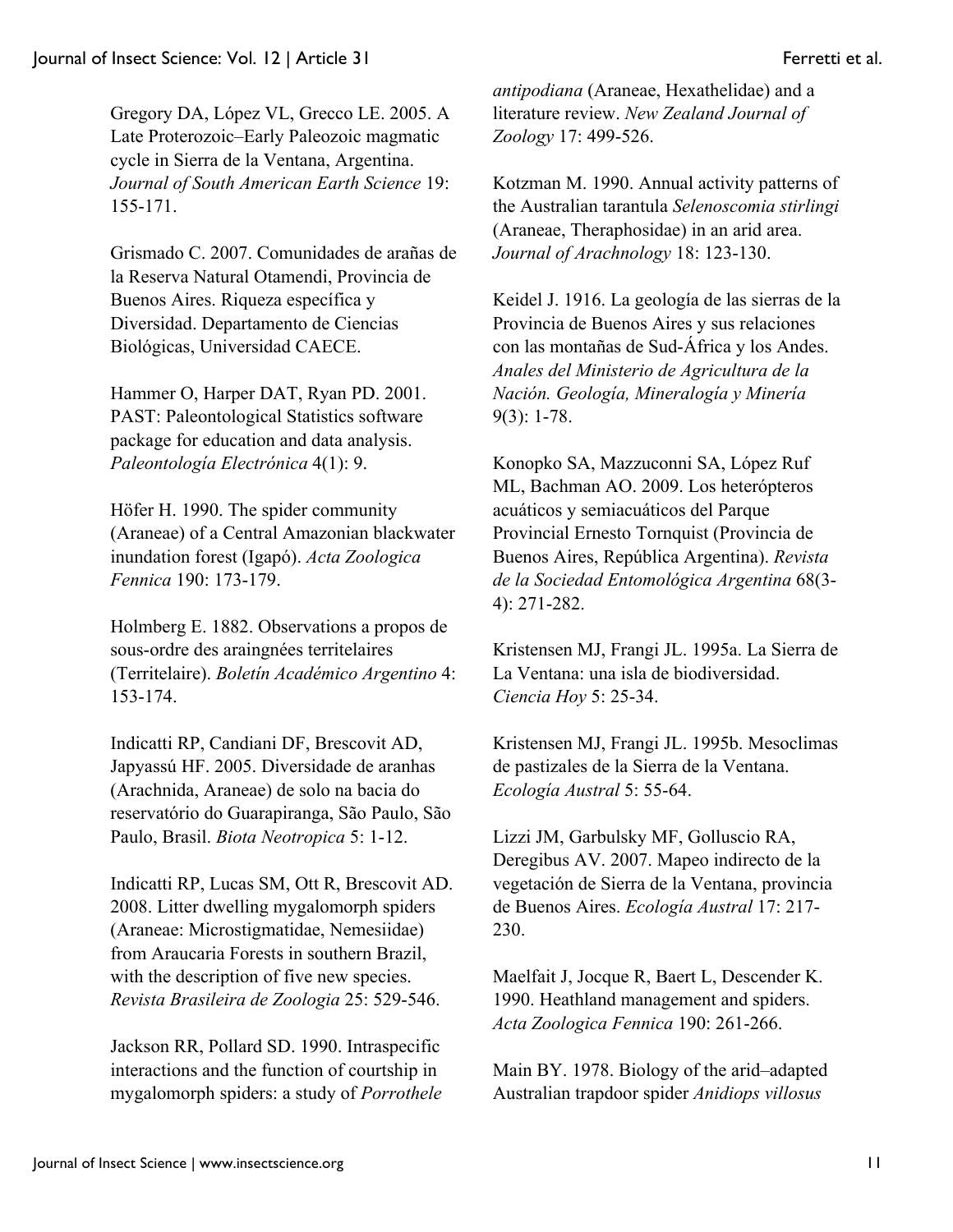(rainbow). *Bulletin of the British Arachnological Society* 4: 161-175.

Main BY. 1987. Ecological disturbance and conservation of spiders: implications for biogeographic relics in southwestern Australia. In: Majer J, Editor. *The Role of Invertebrates in Conservation and Biological Surveys*, pp. 89-98. Western Australian Department of Conservation and Land Management Report.

Minch EW. 1979. Burrow entrance plugging behavior in the tarantula *Aphonopelma chalcodes* Chamberlin (Araneae: Theraphosidae). *Bulletin of the British Arachnological Society* 4: 414-415.

Pinkus-Rendón MA, León-Cortés JL, Ibarra-Núñez G. 2006. Spider diversity in a tropical habitat gradient in Chiapas, Mexico. *Diversity and Distributions* 12: 61-69.

Pérez CA, Frangi JL. 2000. Grassland biomass dynamics an altitudinal gradient in the Pampa. *Journal of Range Management* 53: 518-528.

Pérez-Miles F, Costa FG, Gudynas E. 1993. Ecología de una comunidad de Mygalomorphae criptozoicas de Sierra de las Animas, Uruguay (Arachnida, Araneae). *Aracnología* 17-18: 1-22.

Podgaiski LR, Ott R, Lopes-Rodriguez EN, Buckup EH, Marques MA. 2007. Araneofauna (Arachnida; Araneae) do Parque Estadual do Turvo, Rio Grande do Sul, Brasil. *Biota Neotropica* 7(2): 197-211

Raizer J, Japyassú HF, Indicatti RP, Brescovit AD. 2005. Comunidade de aranhas (Arachnida, Araneae) do pantanal norte (Mato Grosso, Brasil) e sua similaridade com a

araneofauna amazónica. *Biota Neotropica* 5(1): 125-140.

Raven RJ. 1985. The spider infraorder Mygalomorphae (Araneae): cladistics and systematics. *Bulletin of the American Museum of Natural History* 182: 1-180.

Reichling SB. 2000. Group dispersal in juvenile *Brachypelma vagans* (Araneae, Theraphosidae). *Journal of Arachnology* 28: 248-250.

Riechert SE, Luczak J. 1982. Spider foraging: behavioral responses to prey. In: Witt PN, Rovner JS, Editors. *Spider Communication. Mechanisms and Ecological Significance*. pp. 353-385. Princeton University Press.

Rubio GD, Corronca JA, Damborsky MP. 2008. Do spider diversity and assemblages change in different contiguous habitats? A case study in the protected habitats of the Humid Chaco ecoregion, north–east Argentina. *Environmental Entomology* 37: 419-430.

Sandoval LC. 2005. Reporte sobre la riqueza de arañas (Araneae) en tres tipos de vegetación de la reserva municipal Valle de Tucavaca. *Kempffiana* 1: 79-85

Schiapelli RD, Gerschman de Pikelin BS. 1942. Arañas argentinas (1º parte). *Anales del Museo Argentino de Ciencias Naturales, Entomología* 40(160): 317-332.

Schiapelli RD, Gerschman de Pikelin BS. 1960. Las especies del género *Grammostola* Simon, 1892 en la Republica Argentina. *Actas Trabajos Congreso Sudamericano de Zoología* 1(3): 199-208.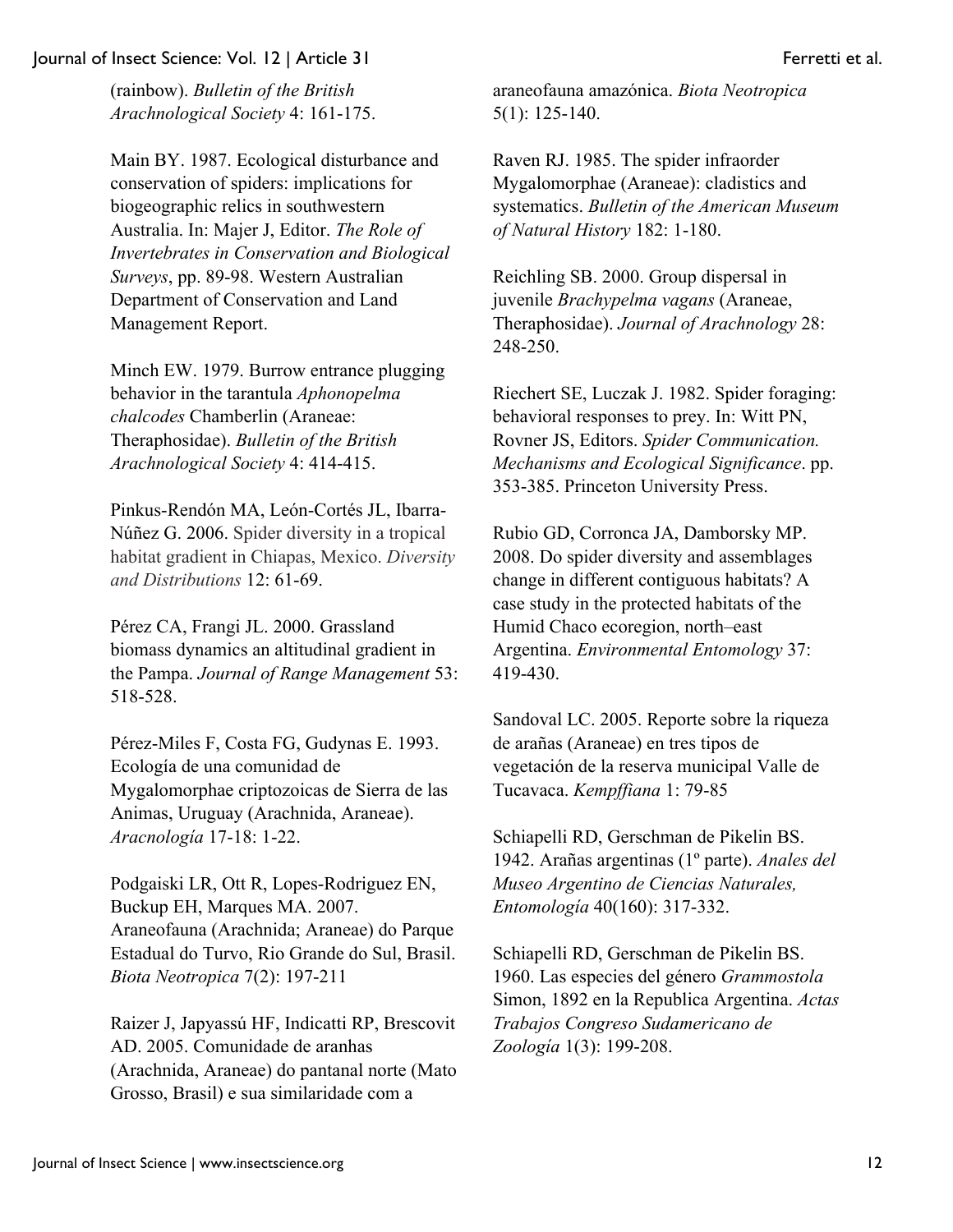Schiapelli RD, Gerschman de Pikelin BS. 1970. El género *Ceropelma* Mello-Leitão 1923 (Araneae: Theraphosidae). *Physis* 30(80): 225-239.

Schiapelli RD, Gerschman de Pikelin BS. 1973. La familia Migidae Simon 1892, en la Argentina (Araneae, Theraphosomorphae). *Physis* 32(55): 289-294.

Schiapelli RD, Gerschman de Pikelin BS. 1975. *Calathotarsus simoni* sp. nov. (Araneae, Migidae). *Physis* 34(88): 17-21.

Selléz-Martínez J. 2001. The geology of Ventania (Buenos Aires province, Argentina). *Journal of Iberian Geology* 27: 43-69.

Shillington C, McEwen B. 2006. Activity of juvenile tarantulas in and around the maternal burrow. *Journal of Arachnology* 34: 261-265.

Suero T. 1972. Compilación geológica de las Sierras Australes de la provincia de Buenos Aires. In: Ulibarrena J, Editor. *Ministerio de Obras Publicas (La Plata), Laboratorio de Ensayo de Materiales*, *Serie II* 216: 138-147.

Uetz GW. 1976. Gradient analysis of spider communities in a streamside forest. *Oecologia* 22: 373-385.

Villamil CB, Delucchi G, Long A. 1996. Cincuenta especies prioritarias para su conservación en la provincia de Buenos Aires. *Resúmenes XXV Jornadas Argentinas de Botánica*: 517, Mendoza, Argentina.

Zalba SM, Cozzani NC. 2004. The impact of feral horses on grassland bird communities in Argentina. *Animal Conservation* 7: 35-44.



**Figure 1.** Geologic map of Ventania (modified from Suero 1972) showing the location of the "Ernesto Tornquist" Natural Reserve, where the study was carried out. High quality figures are available online.



**Figure 2.** Average monthly temperature of the "Ernesto Tornquist" Natural Reserve. High quality figures are available online.



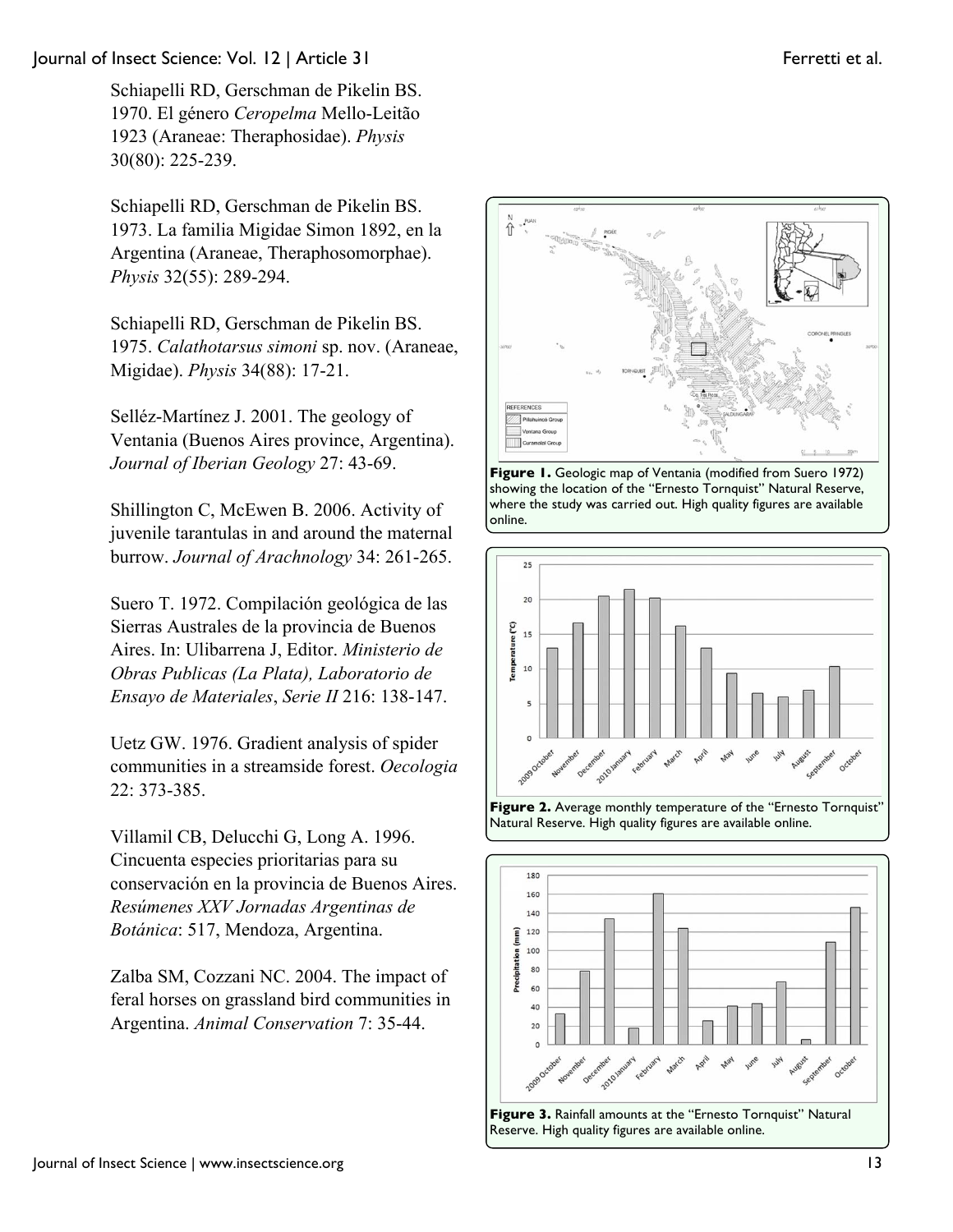

**Figure 4.** Typical grassland slopes in the "Ernesto Tornquist" Natural Reserve where the array of pitfall traps was located. High quality figures are available online.













Journal of Insect Science | www.insectscience.org 14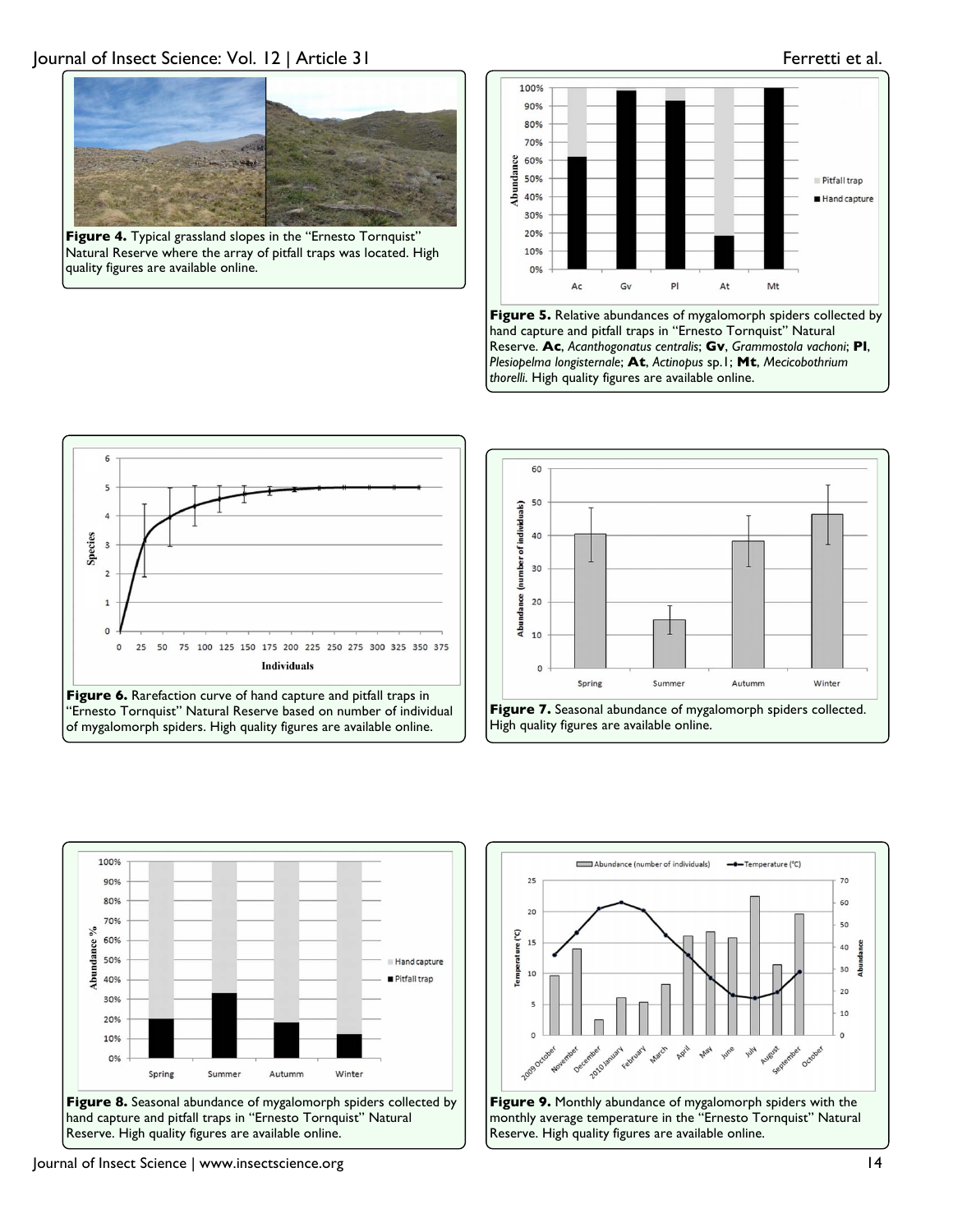







**Figure 12.** *Acanthogonatus centralis*. Phenology based on specimen activity (individuals/month) in "Ernesto Tornquist" Natural Reserve using pitfall traps. High quality figures are available online.











Journal of Insect Science | www.insectscience.org 15